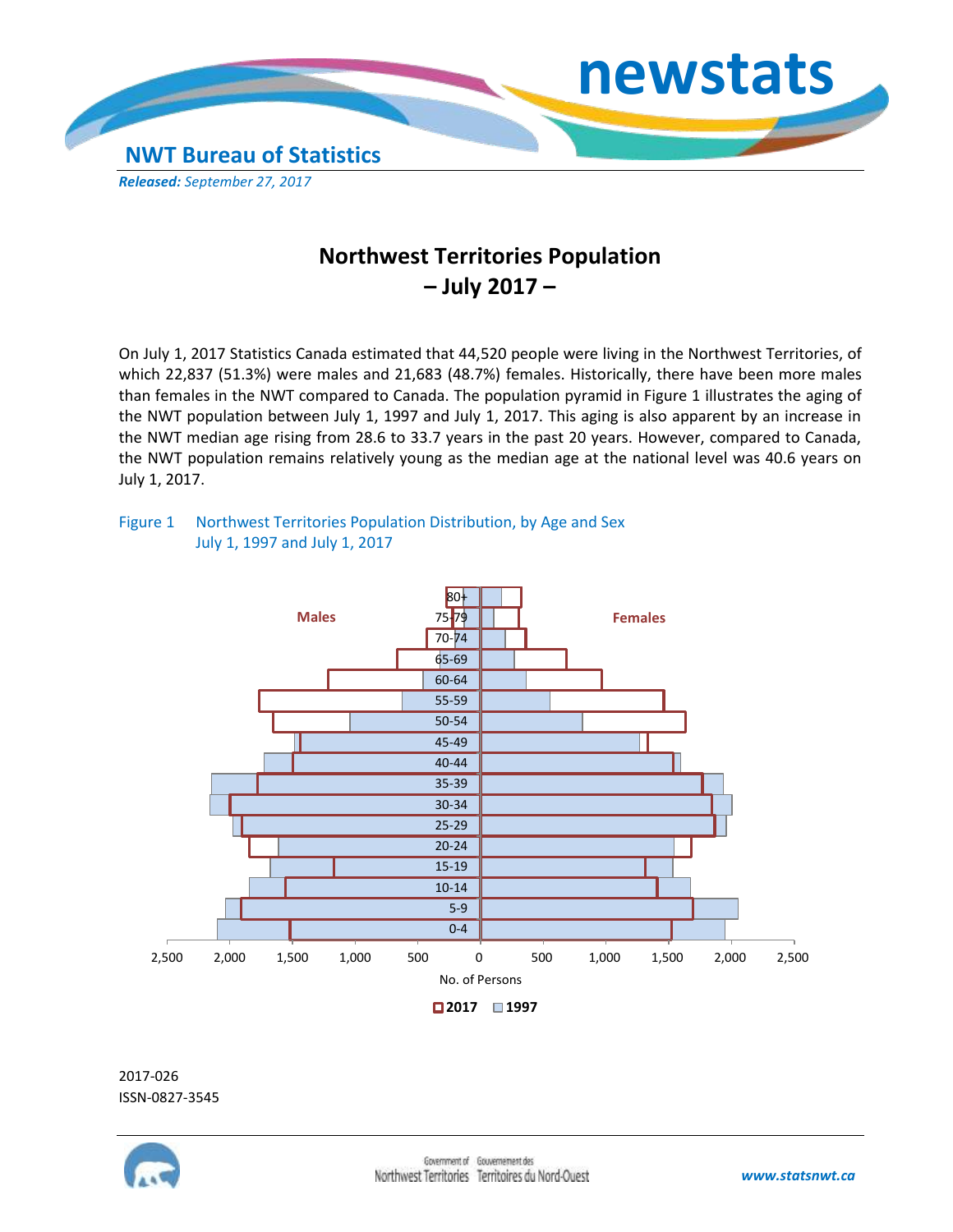Changes in the age composition of the population are highlighted by changes in demographic dependency ratios defined as the ratio of the youth population (0 to 19 years), senior population (65 or older) and the two combined to the working-age population (20 to 64 years). These ratios are the number of youth and/or seniors for every 100 working-age persons.

Between 1997 and 2017, the total demographic dependency ratio in the NWT fell from 65 to 53 dependents per 100 workers (Figure 2). In 1997, the youth dependency ratio was 59 youth for every 100 working-age persons, dropping to 41 in 2017. The opposite trend is observed for seniors; for every 100 working-age persons, there were 6 seniors in 1997 and 11 in 2017. By comparison, the total dependency ratio for Canada in 2017 remained similar to 1997 as increases in the senior population were offset by decreases in youth.





At the national level, Canada's population increased by 1.2% between Jul 1, 2016 and Jul 1, 2017 (Table 1). Growth in the majority of provinces and territories exceeded the national level with the exception of Yukon (1.0%), Quebec (0.9%), Nova Scotia (0.6%) and New Brunswick (0.3%). In the NWT, population decreased by 0.2% (97 persons) during the same period. Other than the NWT, Newfoundland and Labrador also experienced a decrease.

In the NWT, between July 1, 2016 and July 1, 2017, the components of natural increase consisted of 666 births and 219 deaths, resulting in a net increase of 447 persons. Inter-provincial migration accounted for 2,149 persons moving into the Northwest Territories from other provinces and territories, while 2,986 persons moved away, representing a net loss of 837 persons. Internationally, there was a net inmigration of 293 persons.

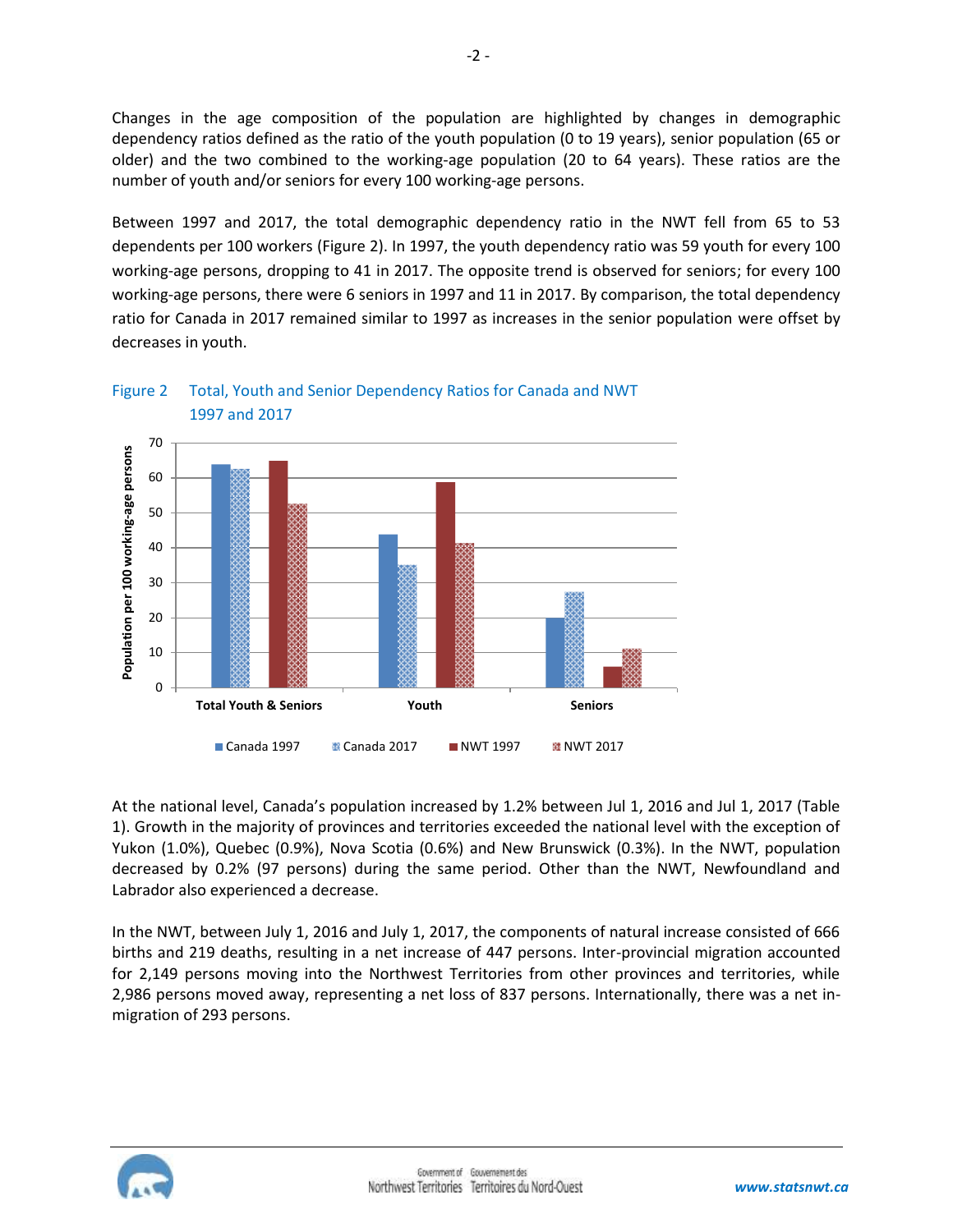|                              | 2017       | (%)    | 2016       | (%)   | 2015       | (%)     | 2014       | (%)    |
|------------------------------|------------|--------|------------|-------|------------|---------|------------|--------|
|                              | 1-Jul      | Incr.  | 1-Jul      | Incr. | $1$ -Jul   | Incr.   | 1-Jul      | Incr.  |
| Canada                       | 36,708,083 | 1.2    | 36,264,604 | 1.2   | 35,832,513 | 0.8     | 35,535,348 | 1.1    |
| <b>Northwest Territories</b> | 44,520     | $-0.2$ | 44,617     | 0.9   | 44,214     | 0.8     | 43,867     | 0.2    |
| Nunavut                      | 37,996     | 2.2    | 37,177     | 1.6   | 36,608     | 1.5     | 36,067     | 1.8    |
| Yukon                        | 38,459     | 1.0    | 38,086     | 2.1   | 37,289     | 1.3     | 36,817     | 1.4    |
| <b>British Columbia</b>      | 4,817,160  | 1.3    | 4,757,658  | 1.3   | 4,694,699  | 1.0     | 4,646,462  | 1.2    |
| Alberta                      | 4,286,134  | 1.2    | 4,236,376  | 1.4   | 4,177,527  | 1.7     | 4,108,416  | 2.8    |
| Saskatchewan                 | 1,163,925  | 1.3    | 1,148,588  | 1.5   | 1,131,150  | 0.9     | 1,120,639  | 1.4    |
| Manitoba                     | 1,338,109  | 1.5    | 1,318,115  | 1.8   | 1,295,422  | 1.1     | 1,280,912  | 1.2    |
| Ontario                      | 14,193,384 | 1.6    | 13,976,320 | 1.4   | 13,789,597 | 0.8     | 13,680,425 | 0.9    |
| Quebec                       | 8,394,034  | 0.9    | 8,321,888  | 0.8   | 8,254,912  | 0.5     | 8,210,533  | 0.7    |
| New Brunswick                | 759,655    | 0.3    | 757,384    | 0.5   | 753,944    | $-0.1$  | 754,700    | $-0.1$ |
| Nova Scotia                  | 953,869    | 0.6    | 948,618    | 0.75  | 941,545    | $-0.07$ | 942,209    | $-0.1$ |
| Prince Edward Island         | 152,021    | 1.7    | 149,472    | 1.8   | 146,791    | 0.6     | 145,915    | 0.5    |
| Newfoundland & Labrador      | 528,817    | $-0.3$ | 530,305    | 0.3   | 528,815    | 0.1     | 528,386    | 0.2    |

## Table 1 Population Estimates and Annual Rate of Growth, by Province and Territory July 1, 2014 to July 1, 2017

The detailed components of population change for the Northwest Territories since 2012 are presented in Table 2.

For more information about these estimates or for community level population estimates and projections, please visit the NWT Bureau of Statistics website at http://www.statsnwt.ca or call (867) 767-9169.